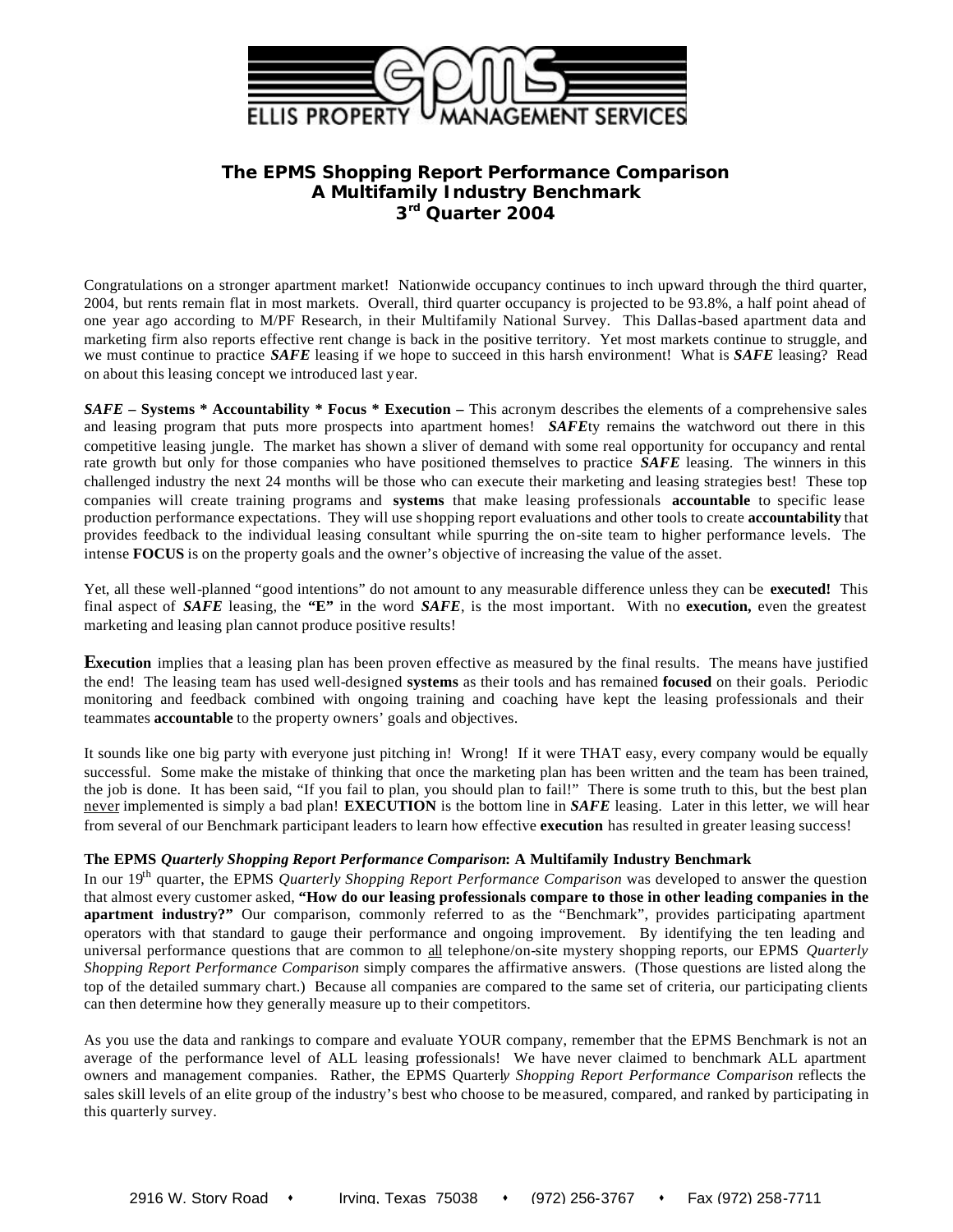**4,879 Shops in this Quarter's Survey – 31 Participating Companies!** We salute the companies who have chosen to be a part of this nationwide comparison. While the spirited competition between many of our long-term shopping customers is healthy and fun, we are especially pleased that this comparison is producing higher shopping scores *and better leasing*! More prospects are becoming residents, and the value of the properties is increasing! Is that not our ultimate objective in this ongoing training and comparing of our on-site leasing professionals?

**Participating Companies -** Participation in the EPMS Quarterly *Shopping Report Performance Comparison* is a benefit reserved for those companies who are frequent, long-term shopping customers. To be eligible, a company is required to conduct at least 40 shops during the specific quarter to be included in this industry Benchmark. Yet, many companies post hundreds of mystery shopping reports in that time period. We are indebted to the national and regional firms who allow us to compare their leasing performance data in this summary. We welcome San Diego-based Con Am Management to this quarter's *Shopping Report Performance Comparison.* 

We want to identify and warmly thank the current companies who contributed their shopping data to this quarter's *Shopping Report Performance Comparison.*

Amli Residential Fairfield Residential RAM Partners, LLC Equity Residential Properties

Archstone Communities Fogelman Management Group Simpson Property Group AvalonBay Communities, Inc. Gables Residential Services S. L. Nusbaum Realty Capreit Greystar Management Services Summit Properties Capstone Real Estate Home Properties Tarragon Management Concord Management Lincoln Property Company Village Green Companies CWS Apartment Homes Metric Property Management Walden Drucker & Falk, LLC Post Properties Windsor Communities

Colonial Properties Trust JPI Trammell Crow Residential Services Con Am Management Legacy Partners United Dominion Realty Trust (UDRT)

# **Third Quarter, 2004 Average of 85.48% Dips Compared to Previous Quarter**

The third quarter, 2004 *Shopping Report Performance Comparison* average was down a half point compared to one year ago and down a full point compared to last quarter. This drop comes in spite of a survey record high posted by this quarter's leading company. Yet, as in the past recent quarters, the average benchmark score is up significantly compared to the 2001 and 2002 numbers. A credit to our industry, benchmark shopping score averages have actually increased over the past two years as most apartment markets throughout the Country weakened. The better operators continue to respond to softer markets with enhanced marketing strategies and better on-site leasing personnel. It is in the numbers!

After an all time second quarter record high average last quarter at 86.5%, this third quarter, 2004 took the predictable dip and ended up at 85.48%. Yet, unlike the previous quarterly trend, this is not an improvement over the same quarter one year ago as indicated in the chart below. This is a bit troublesome because it marks the first significant drop when comparing the same quarter average over the life of the survey.

Through the years, our benchmark comparison has consistently revealed a trend of leasing performance dropping in the second and third quarters only to rise in the fourth and first quarters. The exception to this trend was in 2003 where average scores improved each quarter throughout the year. We also saw a full point jump from the first quarter to the second quarter this year that seemed to indicate a continued reversal of the "second and third quarter dip" trend. With this drop in the third quarter 2004, we are back in the normal cycle. That should mean a strong up-tick in average shopping scores for the last quarter of this year.

| <b>Third Quarter</b> | <b>Overall</b><br>Average | <b>Company Score - Average Ranges</b><br>High | <b>Total Shops</b> |       |
|----------------------|---------------------------|-----------------------------------------------|--------------------|-------|
| Third Ouarter 2004   | 85.5%                     | 94.7%                                         | 75.5%              | 4.879 |
| Third Quarter 2003   | 86.1%                     | 94.1%                                         | 73.5%              | 5,103 |
| Third Quarter 2002   | 82.6%                     | 90.3%                                         | 69.5%              | 2.434 |
| Third Quarter 2001   | 80.3%                     | 94.3%                                         | 66.0%              | 2,066 |
| Third Quarter 2000   | 76.8%                     | 83.4%                                         | 56.2%              | 1,606 |

### **Third Quarter Benchmark Historical Data**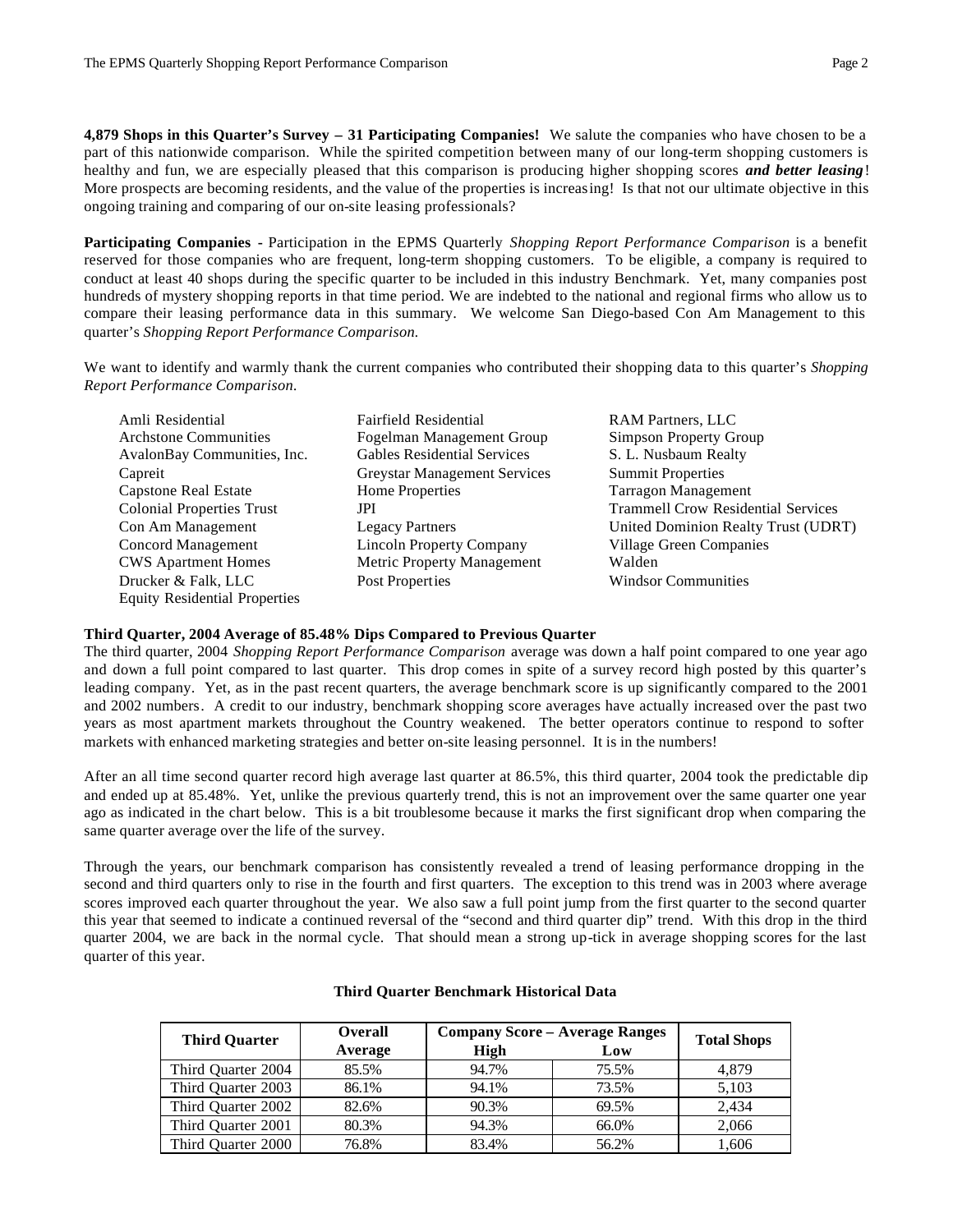In the past, speculation has been that the EPMS Benchmark average shopping scores decrease each second and third quarter because rental prospect traffic increases. When traffic is brisk and the leasing offices are hectic, it is possible that the on-site leasing professionals subconsciously (or purposely) "cherry pick" from the greater volume of traffic that comes through the door. Vacation schedules and staff shortages in the spring and summer might also contribute to this apparent performance lapse in the two middle quarters. Yet, some of our customers have reported LESS traffic this summer. Again, this is simply speculation, but scores may be dropping due to companies cutting costs by reducing advertising (and thus, traffic!) and trimming personnel. We will attempt to get a better handle on this phenomenon and report back in next quarter's benchmark letter.

The line graph below provides a quarterly comparison of benchmark average scores since the inception of the EPMS Quarterly *Shopping Report Performance Comparison*.



# **Gables Residential Posts 94.65%, an All Time Benchmark Average Record!**

As a four-time leader in the EPMS *Shopping Report Performance Comparison*, Gables Residential has become the epitome of a company that has taken full advantage of a good plan through proper **execution.** Gables Residential National Director of Training, **Jana Martin,** explains how the company achieved the highest Benchmark average in the history of the survey.

*"Over the past two years, we have implemented Systems that hold our associates Accountable and have remained Focused on improving our sales quality. Execution takes place by our associates. We give our associates the tools and resources they need, hold them accountable, and reward them for extraordinary performance; this makes the execution easy. We train our associates, follow-up on the systems we have in place and ensure they are effective, revise them when warranted, communicate processes to all associates, rally our teams, hold them accountable, reward them, and keep them constantly focused on performance."*

Martin adds that it is NOT all about scores and averages. The "point" of all this is to impact the fiscal health of the real estate! She tells us, *"The most important aspect of achieving this level of performance is the impact it has on the bottom line. By focusing on exceptional performance, this results in more leases, a positive impact to NOI, and long-term associates, all of which ultimately affect the companies overall performance. We are extremely proud of all of our associates."*

Joining Gables Residential in this quarter's Benchmark leaders are two familiar names, Lincoln Property Company and JPI, earning the numbers two and three rankings. At 91.5% and 90.65% respectively, these organizations continue to demonstrate a consistent effort to present their apartment communities at the highest levels of skill and excellence. As previously mentioned, the development of a great marketing and leasing plan is just a beginning. The companies that can **execute** their plan will be the "winners" in this effort to get more prospects into their apartments! **Execution** of a good plan is the hallmark of our benchmark leaders. We are pleased that Gables, LPC, and JPI have agreed to share some of their "best practices" in implementing their successful leasing programs.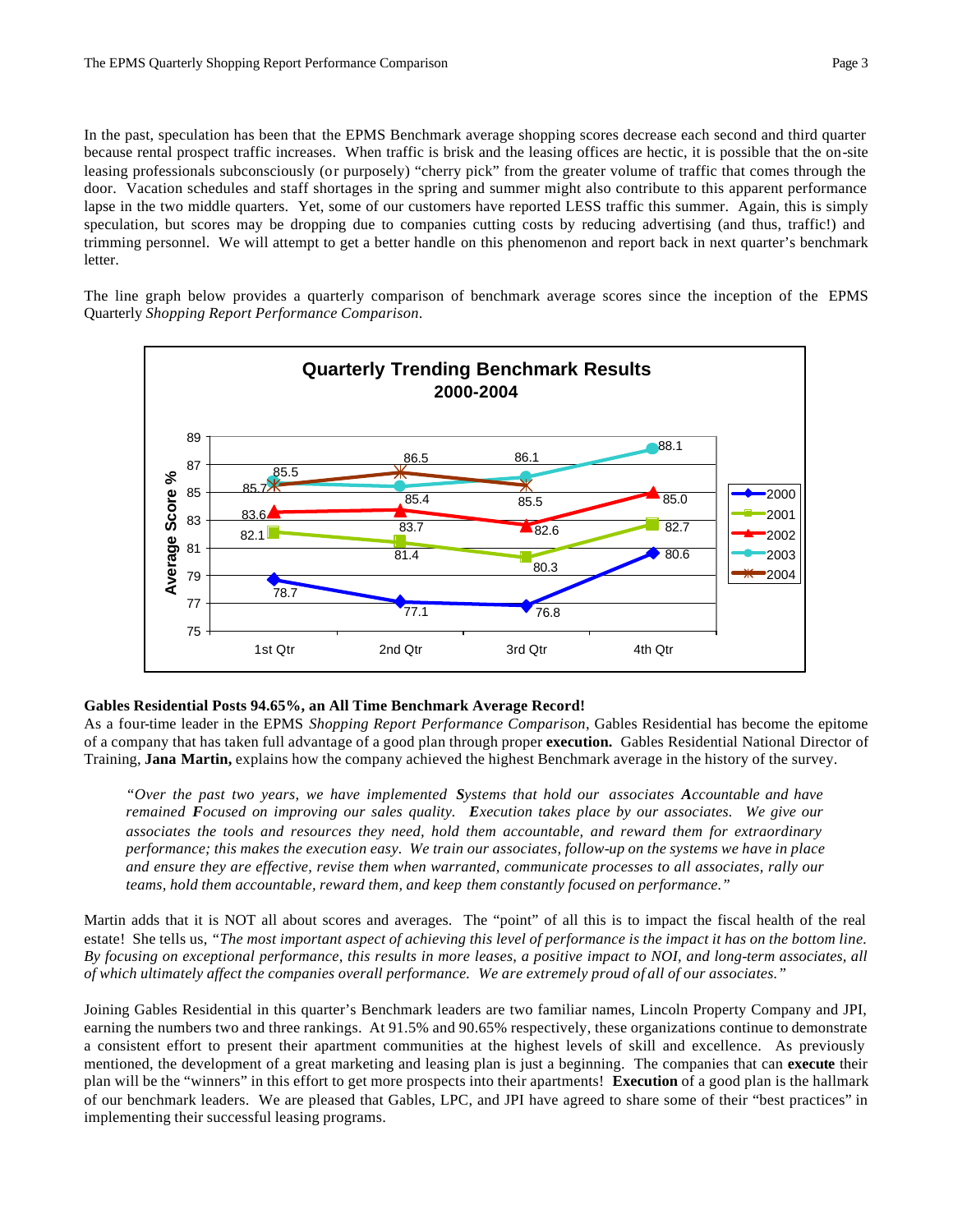# **S\*A\*F\*E Leasing Ends With "EXECUTION"**

**Execution** is the final word represented in our *SAFE* acronym and could be the most important. Our top ranking companies could not achieve this level of leasing exc ellence without a commitment to implementing their leasing strategies and plans. The ability to **execute** a plan comes from a combination of preparation and desire. Our successful customers seem to provide effective training, both formal and informal, along with a clear understanding of the corporate expectations and measurable goals. The team members are further motivated to properly **execute** through a **system** of rewards and penalties. **Accountability** in these top-performing companies is high as team members are anxious to prove they are capable to achieve results! The successful **execution** is easy to identify by improved shopping scores and MOST important, *more leases*!

Gables Residential's Greg Gasior, Regional Training Director for South Florida, believes one key to effective implementation of their leasing initiatives is *communication.* He tells us, "Providing associates with a clear understanding of the expected performance level, keeping them focused on the goals, and recognizing immediately excellent leasing has helped our region's benchmark score averages skyrocket to an overall 95.17%!" Successful leasing **execution** is all about trained and motivated on-site professionals. Implementation of effective leasing is clearly a "people thing"!

JoAnn Blaylock, Executive Vice President of Operations for JPI agrees that **execution** is rooted in good people. *"Achieving the goals of the owner is ultimately dependant on our ability to attract, retain, and grow the very best intellectual capital. We are heavily focused on attracting the top talent in order to be the best in our industry. Our on-site associates are passionate about what they do each and every day, and we ensure that they are rewarded for achieving the specific performance objectives set forth by the ownership."* JPI's **execution** includes an in-house training team committed to providing consistent, relevant, and timely training tools. In addition, performance is regularly measured through shopping to give associates a chance to be compared as well as receive a written evaluation of their presentation.

Proper **execution** is enhanced through training that must also be properly **executed**! Training is a critical force with all the benchmark leaders in their ability to effectively **execute** and implement leasing plans. "It starts with doing the right thing. That is, doing things right," says LPC's Maria Lawson, Vice President of Marketing and Training. "We have learned that flexibility is key in the **execution** of training, especially when we are dealing with limited time, smaller teams, and remote areas. The training message is the same; however, the way that we **execute** may look a little different in order to adapt to that situation. In the perfect world, we may have all of our employees in the same training room receiving the same information. In the adapted environment, we will have the same information executed in a different manner whether it be via Web training or one-on-one training."

**Execution** is never an accident. It happens because corporate leadership knows where they want to go. There is clarity of purpose and a common image of what success will look like. The right people are in place, prepared and motivated to reach their target. In leasing, that "goal" might mean a specific number of leases per month on an individual basis or it could be a targeted closing ratio over a set time period. Whatever the situation, real **execution** requires a defined, measurable goal that when reached will be easily identified. We know where we have to go, and there will be no question when we arrive. That is **execution** and that is the formula of winning companies. Particularly impressive to us as a professional shopping company is the manner many of our customers are using their shopping programs and the Quarterl*y Shopping Report Performance Comparison* to effect change and quickly enhance their sales efforts. One such company is AvalonBay Communities.

### **Customer Focus is the Solution for AvalonBay**

Leo S. Horey, Executive Vice President-Property Operations for Virginia-headquartered AvalonBay Communities uses the EPMS Shopping Reports as a tool to help the Company maximize its customer service initiatives and ensure that it is meeting its operational standards. Throughout the Company, AvalonBay is focused on customer service as demonstrated in its mission statement of "Enhancing the Lives of Our Residents." The EPMS Shopping Reports is one tool that is helping AvalonBay to achieve its customer service goal.

The Company, with a portfolio of almost 43,000 apartment homes in 148 apartment communities in ten states and the District of Columbia, has moved its Benchmark ranking from the lower middle to the top 10 among the 31 leading apartment companies. "The peer rankings that are provided by the *Quarterly Shopping Report Performance Comparison* helped us to understand the competitive environment and were one reason we decided to work with EPMS. We are interested in how we measure up against our peers and are dedicated to maintaining our position as the leader in customer service among the multifamily housing companies," says Horey.

"Leasing performance is one of several critical areas that we monitor, but it is not the only priority. Our resources must be balanced between all aspects of operations." Horey believes the key to AvalonBay's successful execution of its plan to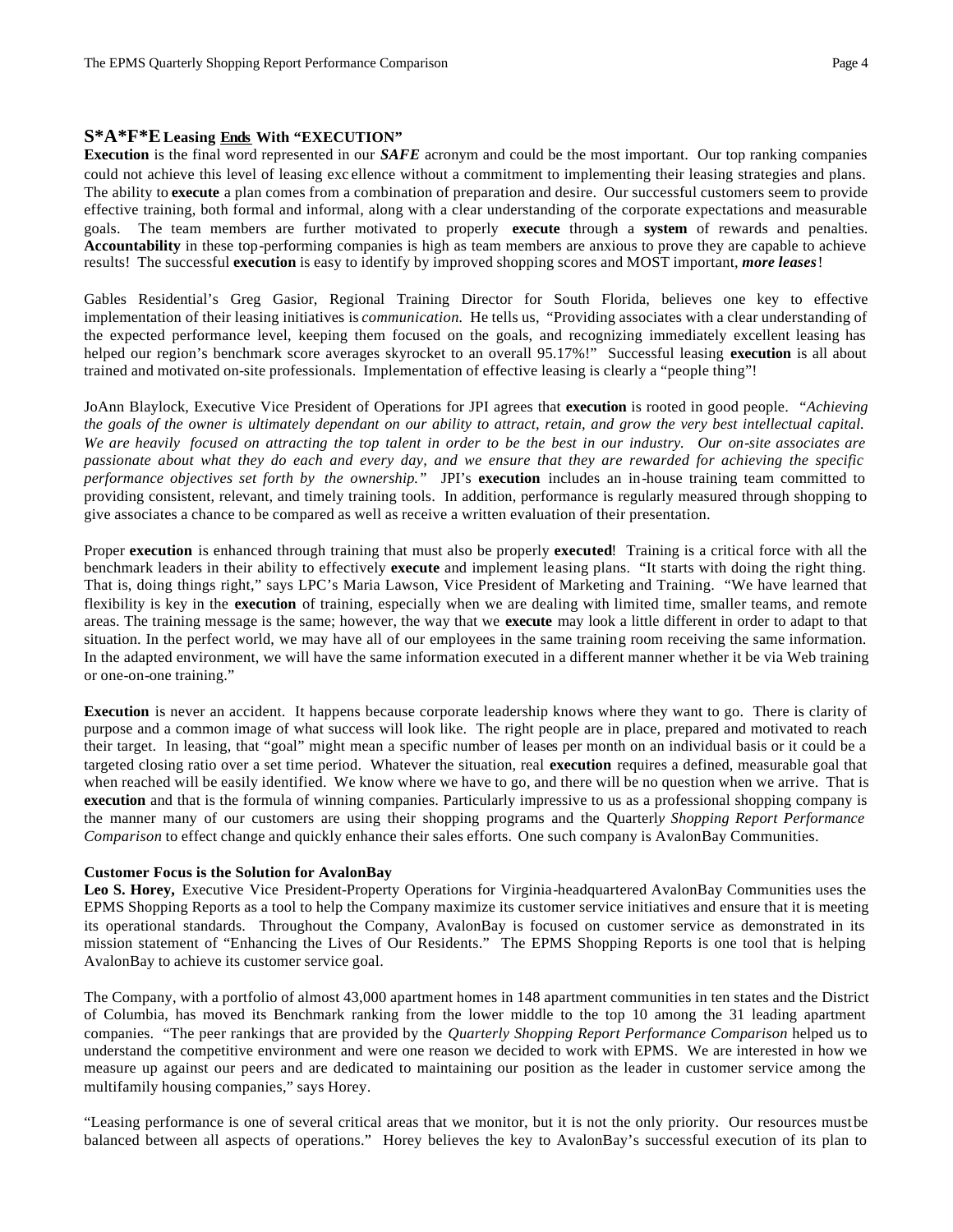enhance its overall leasing performance is the ability to focus on the changes that make the biggest or most important difference. That focus starts with the people who make up the AvalonBay on-site teams.

The benchmark scores, along with each individual shopping report, reveal the "people successes" that need to be "celebrated!" He tells us, "Success breeds success." Successful associates are quickly noted for their abilities and become the mentors to new or junior associates, working with them to achieve and focus on meeting the customer's needs and following through on the checklist of criteria necessary for a successful leasing experience."

The shopping reports also identify areas of opportunity for growth in the associates' capabilities. "The shopping reports allow us to identify points on which focus is required and to help associates grow and maximize their skills." Two areas that the AvalonBay executive team identified were *follow up* and *asking for the lease*." Part of the Company's efforts to enhance leasing performance is a focus on these two areas. "While we focus on success, not failure, we now have systems in place to help us ensure we are constantly seeking to boost our performance and help our associates in the areas that are most important."

The implementation of the current AvalonBay shopping program is based on a Company initiative and culture set in motion by Horey and his Residential Services Executives that places a premium on empowering the associates and encouraging their professional growth. Shopping reports are among the tools that help AvalonBay gauge the constant improvement of its customer service, and also meet its operational benchmarks. "We have integrated our shopping program in a way that everyone understands the benefits of these reports." For Horey, the shopping report is a benchmarking tool that can be utilized to gain insight into the overall customer service effectiveness of the associates such that when a new apartment community begins lease-up, the Company can easily identify its strongest associates and ensure that they become an integral part of the success of the new lease-up. "Associates who are proven performers and have a positive attitude are rewarded with special assignments, such as new properties or leadership within an office where they can help other associates to advance," says Horey.

AvalonBay's HR Department orders and collects the completed reports. These on-site evaluations are then forwarded to each Regional Vice President who uses this as a training, mentoring and development tool to assure that AvalonBay has the most skilled associates in the industry. Horey tells us, "HR helps identify who needs to be celebrated and who may need mentoring." The information is distributed and used quickly to ensure that AvalonBay remains focused on its goals. "You cannot hold people to a standard if they are not certain how it is measured." While the benchmarks are set high, managers and other associates will personally mentor those who are struggling to meet their goals and employees that score below the threshold are given additional training and counseling. Horey monitors leasing performance in part by tracking the portfolio shopping score history.

The Residential Services Executives and the Human Resources team including Melanie Jones and Grace Naylor are the driving force for successful execution of the leasing and training goals. In addition, all regional directors have accepted the responsibility to staff their properties with the finest leasing associates in the industry. Horey and his team are highly motivated to meet their customer service goals and believe that the shopping report is an important tool contributing to the overall growth and success of AvalonBay as a recognized leader in customer service among the multifamily real estate companies.

# **Leasing Presentation: Time vs. Quality Study**

What impact does the amount of time spent with a prospect have on the quality or effectiveness of a leasing professional's overall presentation? Does *quantity* improve the *quality* of the sales pitch? Sales experts have told us for many years that the sales experience can be enhanced when the sales representative spends more time with the customer. Furthermore, the potential buyer feels additional urgency to make a purchase after "investing" significant time in a sales presentation. That is the reason the car salesperson attempts to tie up his client for hours. After spending half a day at the car dealership, the customer feels like he wasted too much time if he does not go ahead with the purchase of the car! While we do not recommend some of the more aggressive and manipulative techniques used in auto sales, the time principle seems to make a difference according to our EPMS shopping report data.

In a review of 7,272 recent EPMS Shopping Reports, we found the average time spent on the telephone with the rental prospect was 5.88 minutes, almost six minutes! The on-site presentation average length of visit was 33.76 minutes. Are these time frames appropriate? What difference does the length of the phone call or property visit make relative to the chances of leasing the rental prospect? Due to the flexibility of our database, we are able to pull information to show the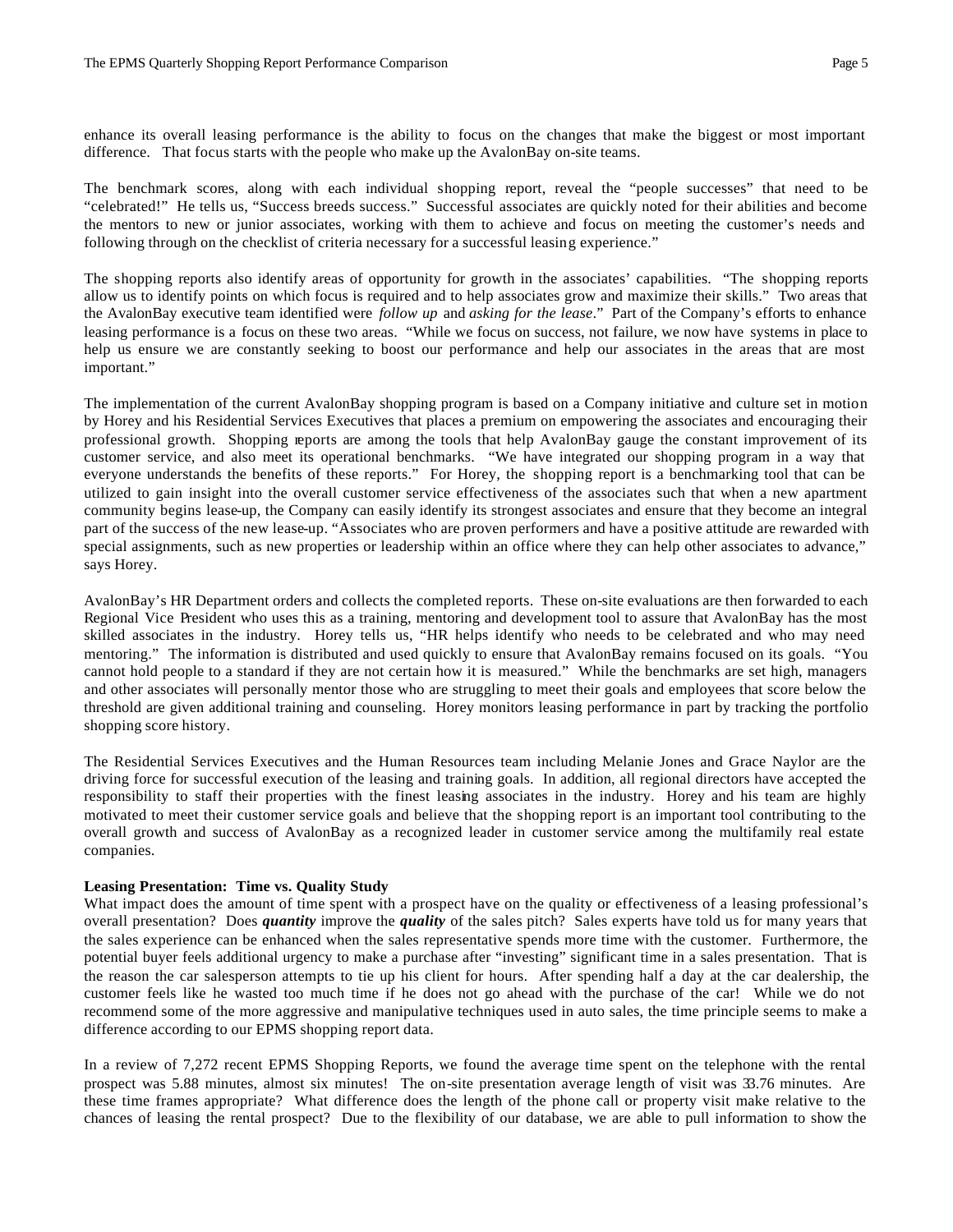length of the call or property visit and the percentage of time the shopper would mark that based on the presentation, "yes", they would visit the property or, in the case of the on-site shop, lease at the community.

The chart below vividly illustrates the impact of time invested in both the telephone and the on-site presentation. Note how the percentage of shoppers that said they would visit the property or lease an apartment went up as more time was spent on the presentation.

| <b>Telephone Presentation</b><br>Average Call Length: | 5.88 Minutes           |                  |               |               |  |
|-------------------------------------------------------|------------------------|------------------|---------------|---------------|--|
| <b>Call Length</b>                                    | <b>Number of Shops</b> | % of Total Shops | # Would Visit | % Would Visit |  |
| $0 - 3$ minutes                                       | 1,919                  | 26.4%            | 1,235         | 64.4%         |  |
| 4 - 6 minutes                                         | 3,199                  | 44.0%            | 2,667         | 83.4%         |  |
| $7 - 10$ minutes                                      | 1,586                  | 21.8%            | 1,436         | 90.5%         |  |
| $11+$ minutes                                         | 568                    | 7.8%             | 532           | 93.7%         |  |
| <b>Total Shops</b>                                    | 7,272                  | 100.0%           | 5,870         | 80.7%         |  |
| <b>On-site Presentation</b><br>Average Visit Length:  | 33.76 Minutes          |                  |               |               |  |
| <b>Visit Length</b>                                   | <b>Number of Shops</b> | % of Total Shops | # Would Lease | % Would Lease |  |
| $0 - 15$ minutes                                      | 515                    | 7.1%             | 236           | 45.8%         |  |
| $16 - 30$ minutes                                     | 3,345                  | 46.0%            | 2,736         | 81.8%         |  |
| $31 - 45$ minutes                                     | 2,411                  | 33.2%            | 2,184         | 90.6%         |  |
| $46+$ minutes                                         | 1,001                  | 13.8%            | 916           | 91.5%         |  |
| <b>Total Shops</b>                                    | 7,272                  | 100.0%           | 6,072         | 83.5%         |  |

**Is a longer presentation a better presentation?** It would not be accurate to say the longer the sales presentation, the more persuasive. In fact, it appears there is a point of diminishing returns. Note above when the on-site presentation exceeded 45 minutes, the percentage of shoppers who said they would lease only increased less than a point. Yet, the data is clear! When the length of the call or visit increases, the chance of a successful presentation jumps up significantly. Unlike the car salesperson who might use the passing of time as a manipulative device to wear the customer down and beat them into submission, the leasing professionals seem to use the extra time for more positive but equally persuasive reasons. With more time on the phone, the leasing professional has time to fully qualify the prospect. They can get a clear understanding of the customer's needs and then "sell" the community according to those wants and desires.

The opportunity to "connect" and create a fuller and more intimate relationship with the prospect is created with additional time invested in the on-site presentation. The extra minutes also allow for a more complete and relaxed property tour. Most companies have moved toward a leasing model that emphasizes the prospect as a "person", not just a "piece of traffic". The term "relationship selling" has become the foundation of most apartment industry leasing training. We believe this is the most effective style of leasing AND the approach our rental prospects prefer. Yet, it takes MORE time! From the information above, it appears that the investment of time pays off!

**Excited About the Fourth Quarter!** Thank you for your continued contributions to the EPMS Quarterly *Shopping Report Performance Comparison.* We are anxious to see how the apartment markets respond to the recent improvement in the economy and slight job growth. Could this be the beginning of better times? Regardless, we believe all aspects of your operations will improve if you **execute**! Happy leasing!

Ellis Property Management Services (EPMS), AMO, has been providing comprehensive, executive-ready shopping reports nationwide for more than 18 years. Our references include some of the largest and most well-known property management companies in the country. Shopping reports are the foundation of our company! EPMS also provides an array of training seminars, education curriculum design, and consulting that can impact leasing performance and effectiveness. For more information on EPMS' services, please contact Joanna Ellis, CAPS at (972) 256-3767 or by email, jellis@epmsonline.com. You can also visit our web site, www.epmsonline.com.